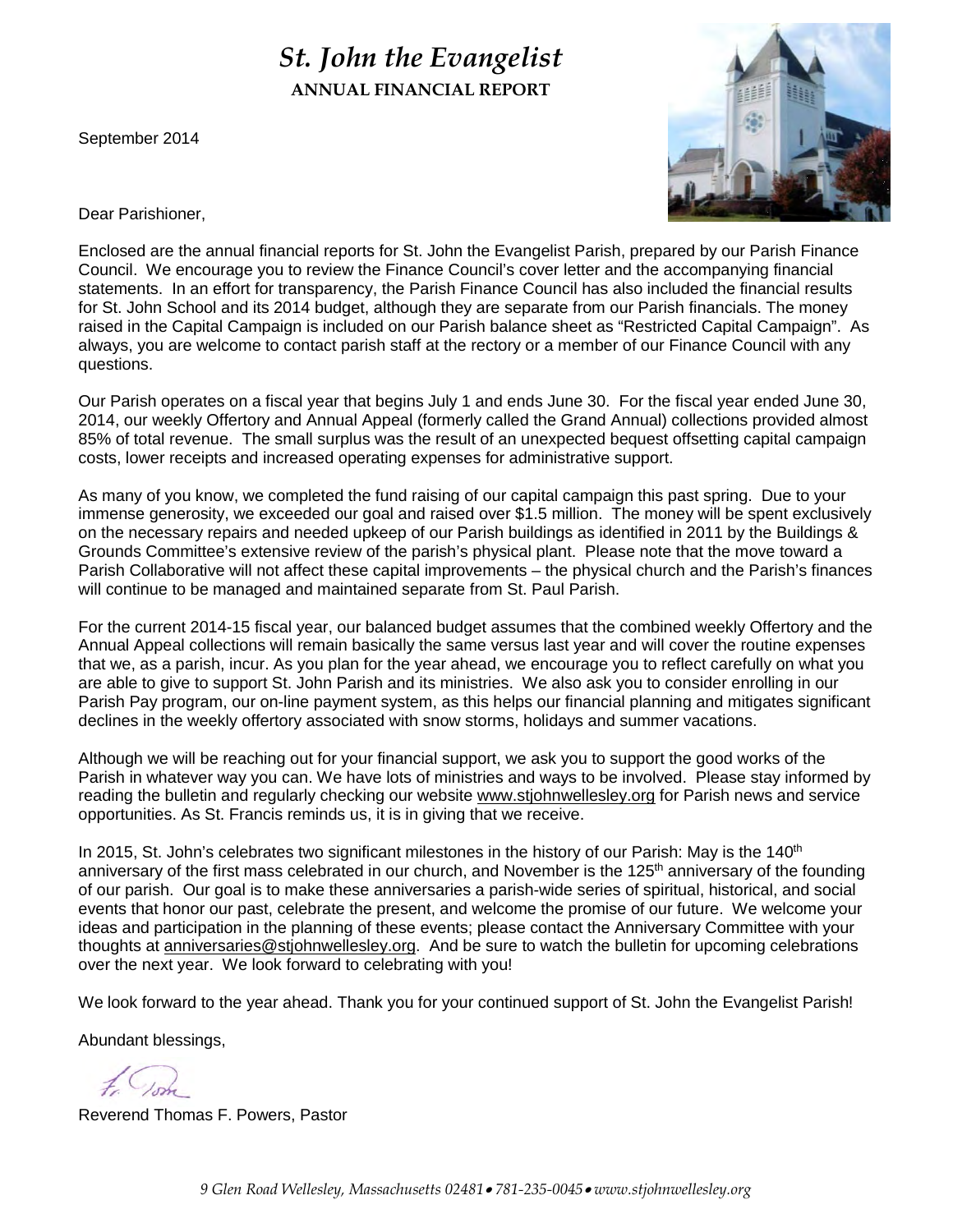September 25, 2014

Reverend Thomas F. Powers Pastor St. John the Evangelist Parish 9 Glen Road Wellesley, MA 02481

# **PARISH Financial Report for the Fiscal Year Ended June 30, 2014**

Dear Father Tom,

We have reviewed the following **PARISH** unaudited financial statements as of June 30, 2014:

- 1. **Statement of Revenues and Expenditures** (actual results for the fiscal years ended June 30, 2013 and 2014; and budgets for the June 30, 2014 and 2015 fiscal years)
- 2. **Statement of Financial Position** or balance sheet (as of June 30, 2013 and 2014)

Highlights and explanatory comments for our Parish financials are listed below.

- **For the fiscal year ended June 30, 2014**, the Parish reported a surplus of \$4,307. With the Capital Campaign successfully raising over \$1.5 million, the Parish can address many of the physical plant issues without using funds from the annual operating budget.
- **Revenue** sources are grouped together at the top of the Statement of Revenues and Expenditures. Despite our Capital Campaign fund raising efforts last year, both the weekly Offertory and the Annual Appeal came in only slightly lower than budgeted and only -3% versus FY2013 actual -- a true testament to the generosity of our parishioners and the strength of the Parish. Specifically, the weekly Offertory contributed \$448,640 and the Annual Appeal contributed \$407,979.
- **Operating Expenses** increased by \$57,489, or 5.9%, in the 12-month period ending June 30, 2014 compared to actual spending for the same period in fiscal year 2013. Almost \$53,000, or over 90% of the total increase is related to one-time costs to pay for implementing the Capital Campaign.
- **Capital Expenditures.** While we budgeted \$45,000 of capital expenditures for fiscal year 2014, total capital expenditures from our operating budget totaled zero dollars due to the success of the Capital Campaign. We anticipate in future years the bulk of maintenance and capital expenditures to be paid for by funds raised in the Capital Campaign.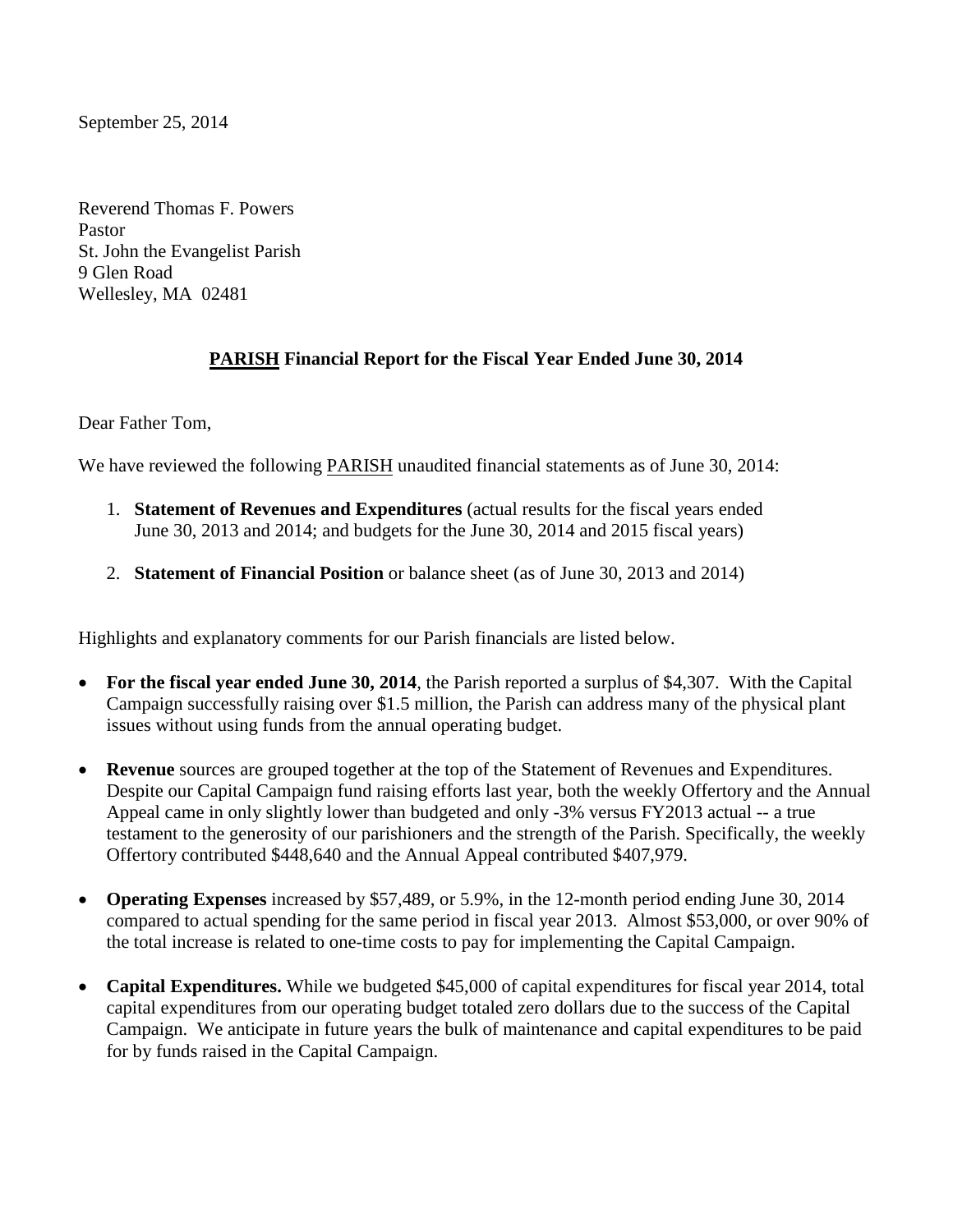- The **FY2015 Budget** projects breakeven results as in prior years and a decrease in FY2015 spending of \$46,141 compared to actual spending in FY2014, largely accounted for by the one-time costs of the Capital campaign in 2014. In summary, most budgeted items are remaining the same as budgeted for spending in FY2014 with the exception of capital expenditures that have been removed and will be paid for with funds from the Capital Campaign.
- **2013-2014 Capital Campaign.** We kicked off the Capital Campaign a year ago and successfully received financial commitments of \$1,528,843. Those commitments can be paid over time and as of June 30, 2014 we have received \$815,054 of those commitments, and spent approximately \$111k on the Church exterior project. We expect to receive payment of those remaining commitments in the coming years and will use the money received exclusively to pay for capital expenditures and repairs to our buildings and properties.
- **Statement of Financial Position as of June 30, 2014.** The financial statement of St. John the Evangelist Parish (the Parish) includes the accounts of the Central Office of the Parish, which include the operation of the Rectory, the Church, the Parish Center and funds raised (less any spent) for the Capital Campaign. St. John the Evangelist School (the School) is a mission of the Parish. The assets and liabilities of the School are not included in these financial statements and are attached separately and discussed in greater detail on subsequent pages. The unaudited financial statement of the Parish has been prepared on a basis of accounting that is not in accordance with generally accepted accounting principles, but is consistent with prior year presentations. The property, plant and equipment of the Parish are not reported on the books of the Parish, and all major improvements and repairs are expensed when incurred, which practice is not in accordance with generally accepted accounting principles. This has been done over the years to more accurately reflect the annual cash costs to maintain and upkeep the property and facilities in the Parish.

[Continued on the next page is a discussion of the financial statements for the School at St. John]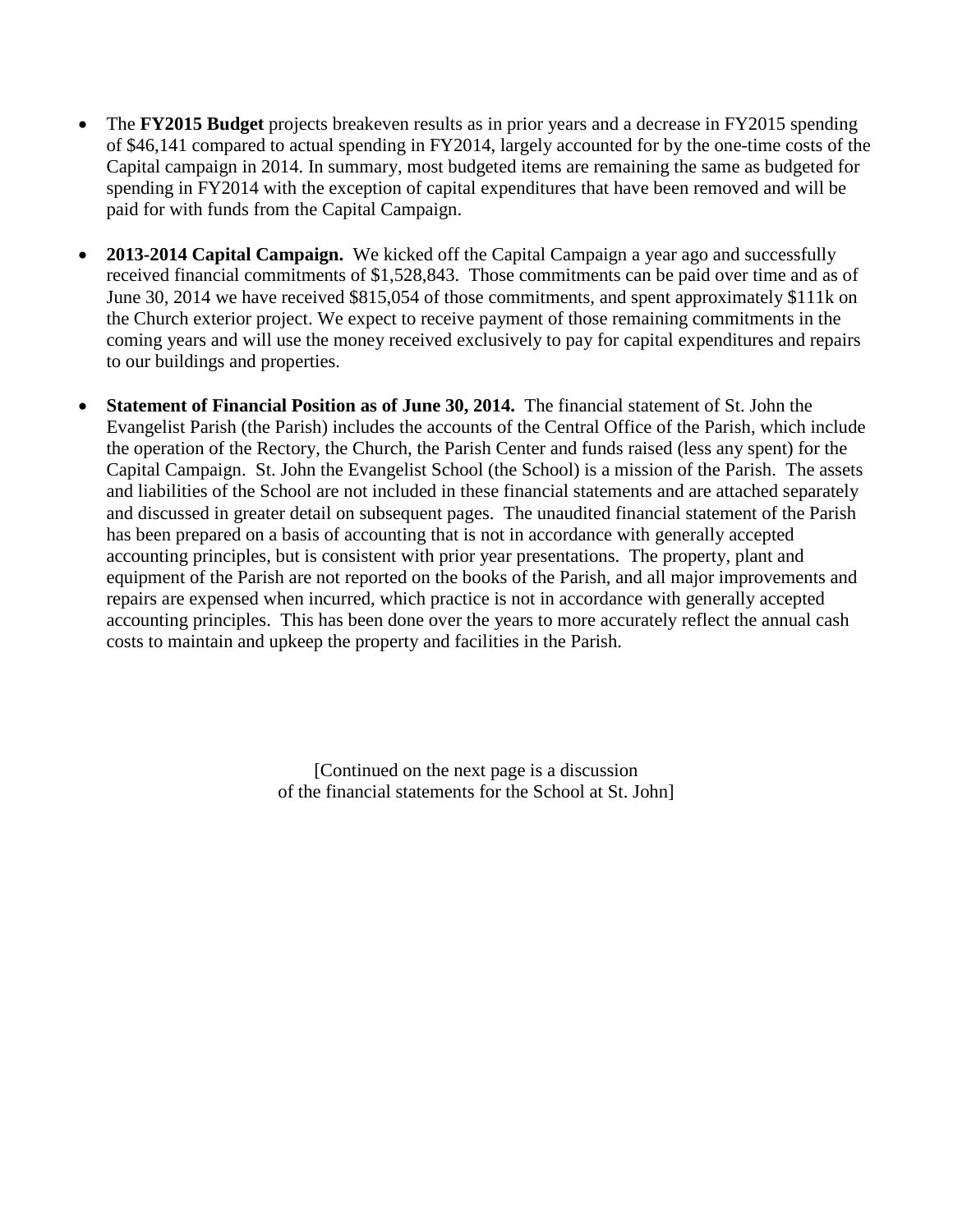# **SCHOOL Financial Report for the Fiscal Year Ended June 30, 2014**

We present the following **SCHOOL** unaudited financial statements as of June 30, 2014:

- 3. **Statement of Revenues and Expenditures** (actual results for the fiscal years ended June 30, 2013 and 2014; and budgets for the June 30, 2014 and 2015 fiscal years)
- 4. **Statement of Financial Position** or balance sheet (as of June 30, 2013 and 2014)

Highlights and explanatory comments for the School financials are listed below.

- **For the fiscal year ended June 30, 2014,** the School reported a surplus of \$149,231. The \$149,231 surplus was put toward the School's Reserve account, which represents funds typically designated for future capital expenditures and unplanned maintenance and repairs.
- **Revenue** sources are grouped together at the top of the Statement of Revenues and Expenditures and totaled \$1,418,135 for the 12-month period ending June 30, 2014. The School's major sources of revenue are: (i) funds for a child attending the School (tuition, registration, and after school programs), which amounted to \$1,200,300, or almost 85% of total revenues, (ii) School fund raising, which amounted to \$126,610, or almost 9%, and (iii) the Parish's subsidy of \$50,000, or 3.5%.
- **Operating Expenses** were under budget by \$26,011, or 2.0%, in the 12-month period ending June 30, 2014 but is not expected to be repeated in fiscal year 2015. The FY2015 budget for operating expenses is estimated at \$1.3 million and just \$8,548 below FY2014 budgeted amount.
- **Capital Expenditures** were zero dollars for the 12-month period ending June 30, 2014 but has been budgeted at \$20,000 for FY2015 and that is similar to the amount budgeted in FY2014.

Attached are the 2013 and 2013 actual and 2014 and 2015 budgeted financial statements for the Parish and the School.

### *Respectfully submitted by the Finance Council, St. John the Evangelist Parish*

Stephen St. Thomas, Chair

Parish Finance Council Members:

Brian Boyce (Vice Chair), Joe Creonte, George Eldridge, Tom Fontaine, Rich Green, Lucy Kapples, Bob McDonnell, David Spinale, Anne Stabnick (Secretary), and Stephen St. Thomas (Chair).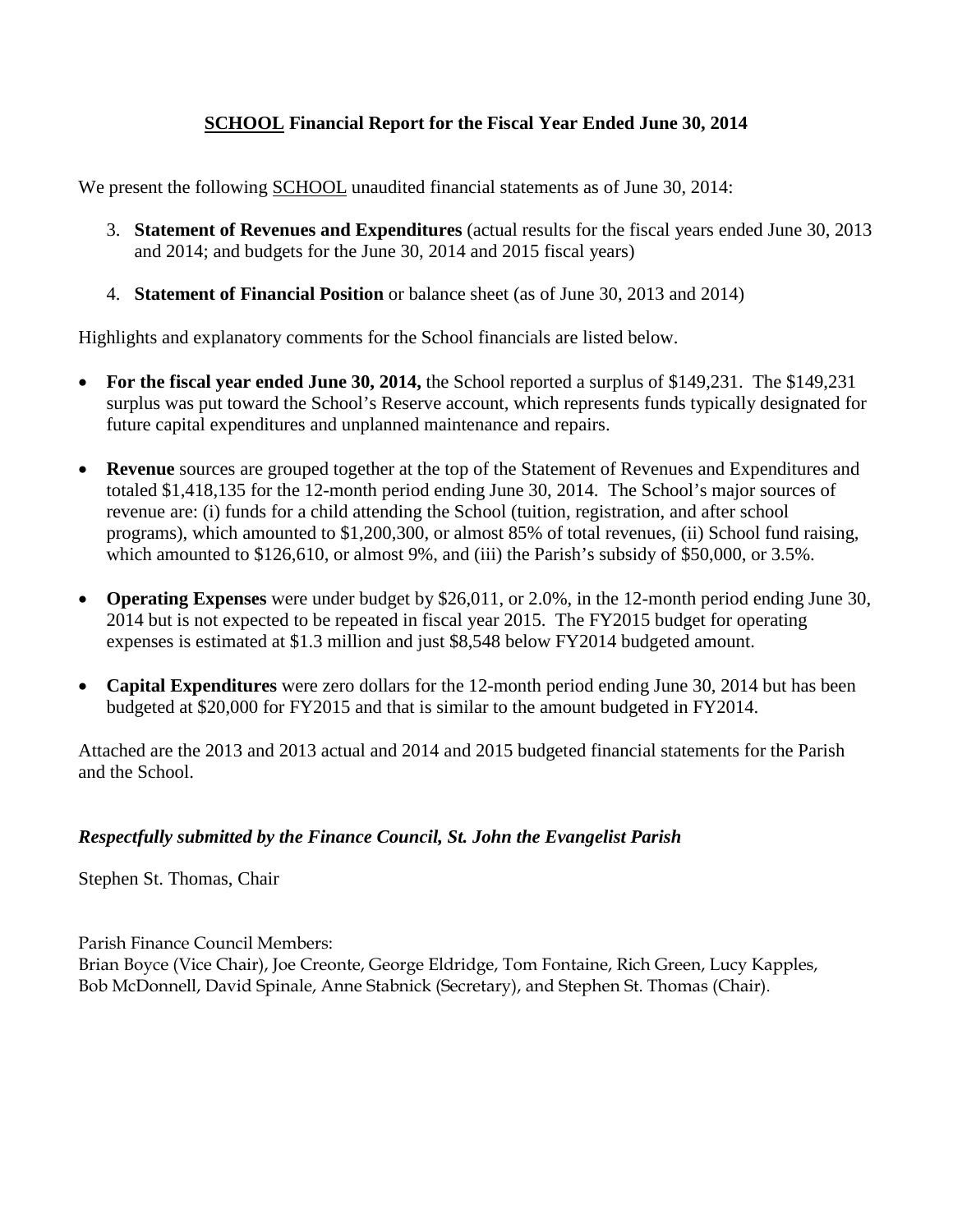#### **ST. JOHN THE EVANGELIST PARISH** *Statement of Revenue and Expenditures*

For the Year Ending June 30

|                                            | 2013       | 2014          | 2014        | 2015          |
|--------------------------------------------|------------|---------------|-------------|---------------|
|                                            | Actual     | <b>Budget</b> | Actual      | <b>Budget</b> |
| <b>REVENUE</b>                             |            |               |             |               |
| Offertory                                  | \$433,663  | \$428,702     | \$448,640   | \$432,000     |
| Annual Appeal                              | 449,953    | 444,399       | 407,979     | 400,000       |
| <b>Sacramental Offerings</b>               | 11,140     | 14,000        | 14,142      | 14,000        |
| Gifts/Donations                            | 32,379     | 36,800        | 86,605      | 38,400        |
| Religious Education                        | 53,929     | 56,455        | 42,804      | 46,700        |
| <b>Interest Income</b>                     | 4,833      | 7,500         | 3,348       | 3,700         |
| Miscellaneous                              | 2,500      | 3,500         | 20,960      | 5,000         |
| Catholic Appeal Rebate                     |            | 0             | 4,431       | 0             |
| <b>TOTAL REVENUE</b>                       | \$988,397  | \$991,356     | \$1,028,909 | \$939,800     |
|                                            |            |               |             |               |
| <b>OPERATING EXPENSES</b>                  |            |               |             |               |
| Salary and Salary Related:                 |            |               |             |               |
| Salary and Benefits                        | \$600,240  | 603,794       | \$621,937   | 619,068       |
| Total Salary and Salary Related            | \$600,240  | \$603,794     | \$621,937   | \$619,068     |
|                                            |            |               |             |               |
| Other Operating Expenses                   |            |               |             |               |
| Administrative                             | \$51,130   | 39,970        | \$96,314    | 42,900        |
| Music & Liturgical                         | 19,586     | 20,100        | 24,300      | 20,950        |
| Religious Education                        | 21,753     | 22,480        | 20,387      | 20,000        |
| Rectory & Household                        | 34,967     | 35,200        | 39,460      | 37,890        |
| Property Maintenance                       | 121,717    | 112,890       | 109,848     | 89,430        |
| Cathadraticum/Parish Tithe                 | 0          | 46,272        | 46,274      | 44,012        |
| Chaplaincy                                 | 5,895      | 0             | 0           | 0             |
| School                                     | 98,000     | 50,000        | 50,000      | 50,000        |
| Miscellaneous                              | 13,825     | 15,650        | 16,082      | 15,550        |
| <b>Total Other Operating Expense</b>       | \$366,873  | \$342,562     | \$402,665   | \$320,732     |
| TOTAL OPERATING EXPENSES                   | \$967,113  | \$946,356     | \$1,024,602 | \$939,800     |
| <b>Balance before Capital Expenditures</b> | 21,284     | 45,000        | 4,307       | $\bf{0}$      |
| <b>Capital Expenditures</b>                | 62,870     | 45,000        | $\pmb{0}$   | $\mathsf 0$   |
|                                            |            |               |             |               |
| <b>Balance after Capital Expenditures</b>  | (\$41,586) | \$0           | \$4,307     | \$0           |
| Surplus/(Deficit)                          | (\$41,586) | \$0           | \$4,307     | \$0           |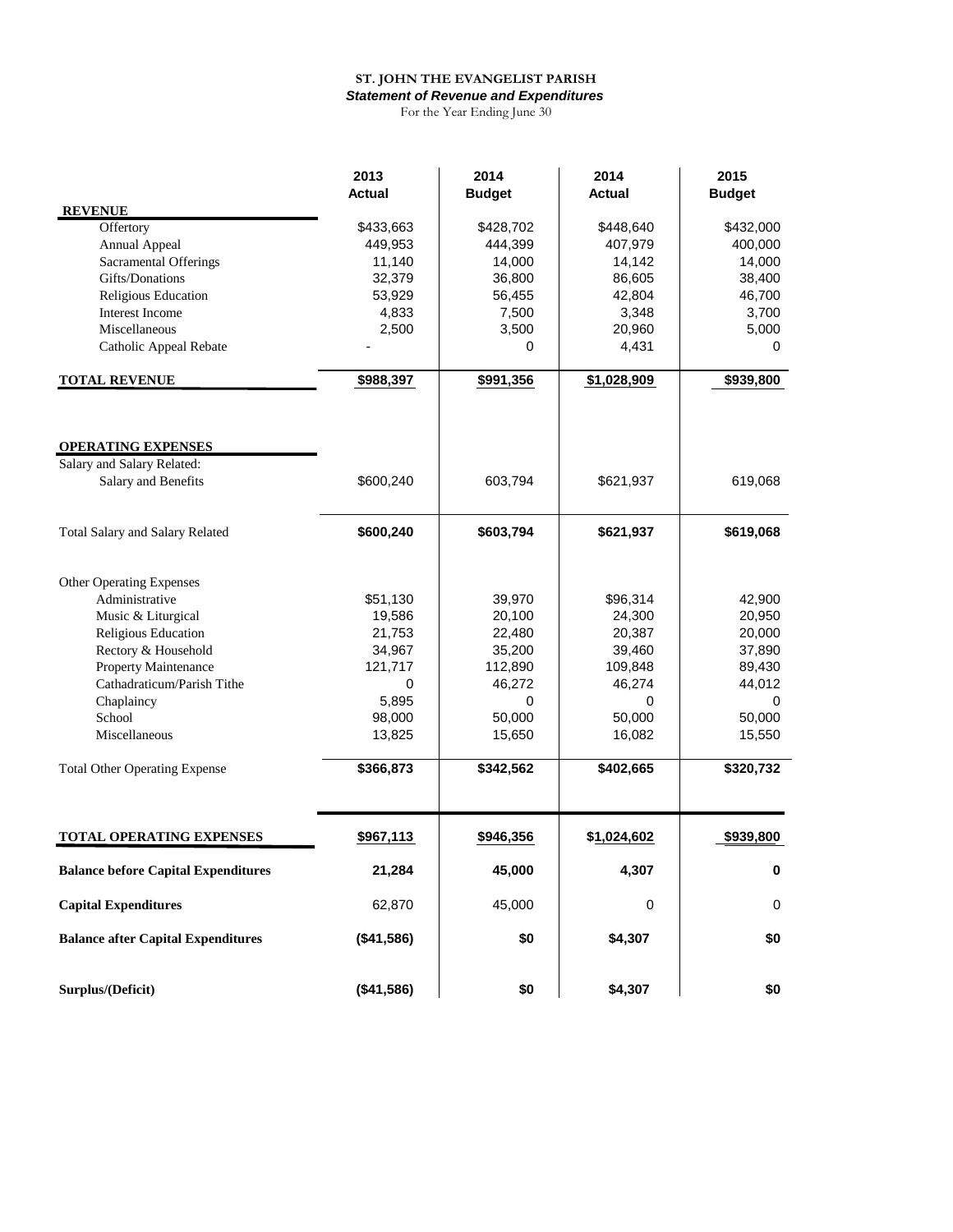#### **St. John the Evangelist Parish Statement of Financial Position June 30, 2014**

|                                           | 2013      | 2014        |
|-------------------------------------------|-----------|-------------|
| <b>ASSETS</b>                             |           |             |
|                                           |           |             |
| CASH AND CASH EQUIVALENTS                 |           |             |
| <b>UNRESTRICTED</b>                       | 473,350   | 501,480     |
| RESTRICTED - CAPITAL CAMPAIGN             | $\bf{0}$  | 703,954     |
| RESTRICTED TEMPORARILY                    | 217,700   | 220,634     |
| RESTRICTED PERMANENTLY                    | 31,129    | 31,176      |
| <b>ACCOUNTS RECEIVABLE</b>                | 6,088     | 6,450       |
| <b>TOTAL ASSETS</b>                       | \$728,267 | \$1,463,694 |
|                                           |           |             |
| <b>LIABILITIES</b>                        |           |             |
| <b>ACCOUNTS PAYABLE and</b>               |           |             |
| <b>OTHER CURRENT LIABILITIES</b>          | 3,992     | 10,526      |
| <b>DEPOSITS</b>                           | 43,949    | 48,325      |
| <b>TOTAL LIABILITIES</b>                  | 47,941    | 58,851      |
|                                           |           |             |
| <b>NET ASSETS</b>                         |           |             |
| <b>UNRESTRICTED</b>                       |           |             |
| DESIGNATED FOR CAPITAL EXPENDITURES       | 116,240   | 116,415     |
| <b>UNDESIGNATED</b>                       | 315,257   | 332,664     |
|                                           |           |             |
| <b>TOTAL UNRESTRICTED</b>                 | 431,497   | 449,079     |
| <b>RESTRICTED</b>                         |           |             |
| <b>CAPITAL CAMPAIGN</b>                   |           | 703,954     |
| <b>TEMPORARILY</b>                        | 217,700   | 220,634     |
| <b>PERMANENTLY</b>                        | 31,129    | 31,176      |
|                                           |           |             |
| <b>TOTAL RESTRICTED</b>                   | 248,829   | 955,764     |
| <b>TOTAL NET ASSETS</b>                   | 680,326   | 1,404,843   |
| <b>TOTAL LIABILITIES &amp; NET ASSETS</b> | \$728,267 | \$1,463,694 |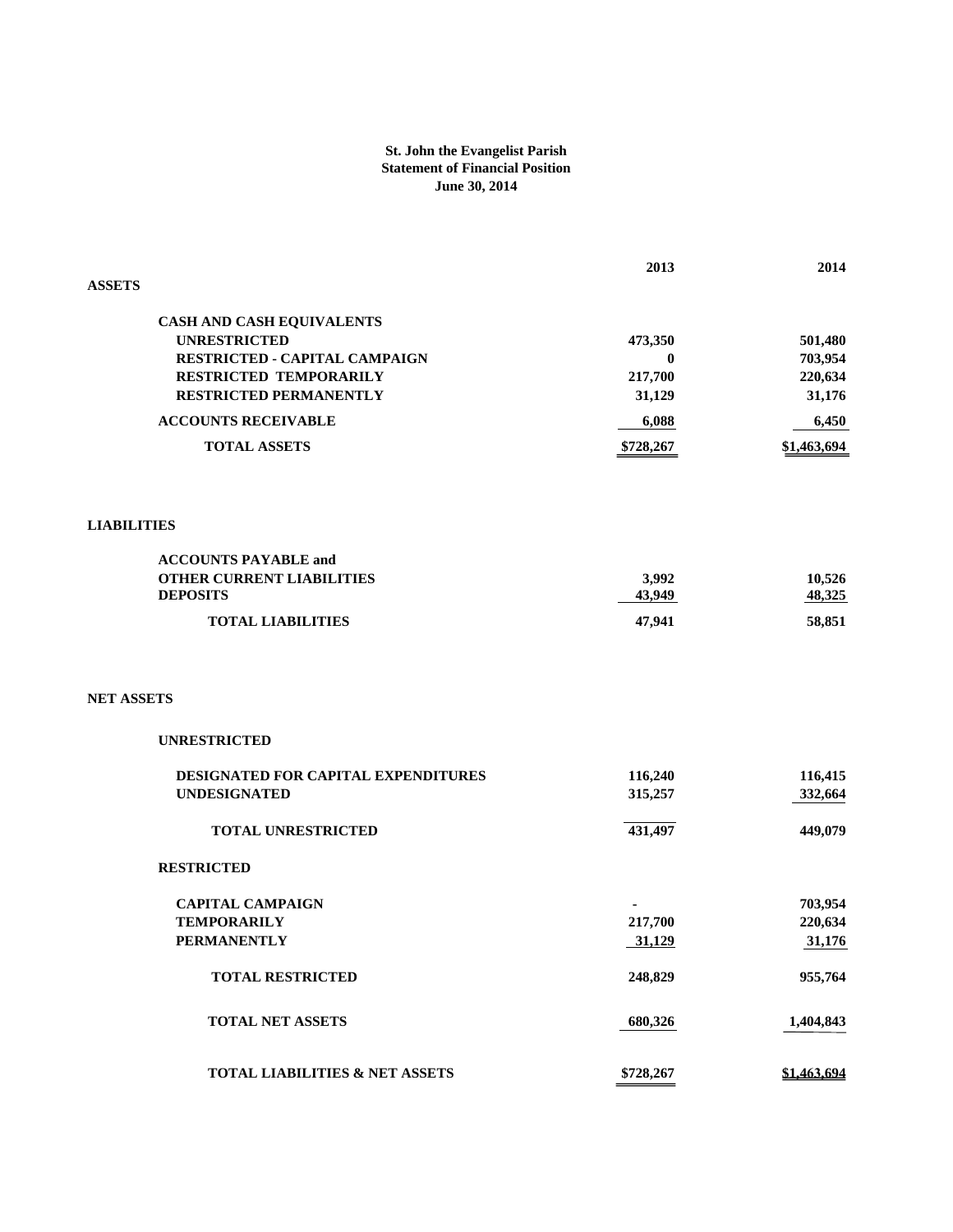### **ST. JOHN THE EVANGELIST SCHOOL**

*Statement of Revenue and Expenditures* For the Year Ending June 30

|                                            | 2013<br><b>Actual</b> | 2014<br><b>Budget</b> | 2014<br><b>Actual</b> | 2015<br><b>Budget</b> |
|--------------------------------------------|-----------------------|-----------------------|-----------------------|-----------------------|
| <b>REVENUE</b>                             |                       |                       |                       |                       |
| Tuition and Stay Day                       | \$1,005,535           | \$971,750             | \$1,100,449           | \$1,054,300           |
| Registration                               | 92,000                | 77,000                | 80,156                | \$80,000              |
| After School Program                       | 32,694                | 34,000                | 19,725                | 25,000                |
| Fees - Miscellaneous<br>Gifts/Donations    | 4,050                 | 3,600<br>1,500        | 4,800<br>16,809       | 4,500                 |
| Interest Income                            | 2,595<br>982          | 1,850                 | 634                   | 2,500<br>700          |
| Parish Transfer                            | 98,000                | 50,000                | 50,000                | 50,000                |
| School Council Fundraising Contribution    | 75,000                | 125,000               | 126,610               | 90,000                |
| <b>RCAB</b> Support                        | 18,892                | 12,000                | 13,479                | 14,000                |
| Miscellaneous                              | 7,030                 | 4,900                 | 5,473                 | 4,800                 |
| <b>TOTAL REVENUE</b>                       | \$1,336,778           | \$1,281,600           | \$1,418,135           | \$1,325,800           |
|                                            |                       |                       |                       |                       |
| <b>OPERATING EXPENSES</b>                  |                       |                       |                       |                       |
| Salary and Salary Related:                 | \$868,475             | \$931,115             | \$905,760             | \$950,467             |
| Exempt<br>Non Exempt                       | 91,210                | 88,000                | 88,397                | 89,300                |
| <b>Contract Labor</b>                      | 15,496                | 14,000                | 16,889                | 13,500                |
|                                            |                       |                       |                       |                       |
| <b>Total Salary and Salary Related</b>     | \$975,181             | \$1,033,115           | \$1,011,046           | \$1,053,267           |
| Other Operating Expenses                   |                       |                       |                       |                       |
| Administrative                             | \$14,114              | \$18,400              | \$18,738              | \$19,000              |
| Texts, Instructional & Teaching Supplies   | 32,221                | 59,000                | 40,750                | 42,000                |
| Professional Memberships and Dues          | 2,928                 | 8,500                 | 8,957                 | 8,500                 |
| Property Maintenance                       | 140,616               | 133,200               | 140,717               | 137,100               |
| Technology                                 | 15,078                | 33,000                | 21,300                | 10,000                |
| Miscellaneous                              | 11,859                | 9,700                 | 27,396                | 16,500                |
| School Council Expense                     |                       |                       |                       |                       |
| <b>Total Other Operating Expense</b>       | \$216,816             | \$261,800             | \$257,858             | \$233,100             |
| <b>TOTAL OPERATING EXPENSES</b>            | \$1,191,997           | \$1,294,915           | \$1,268,904           | \$1,286,367           |
|                                            |                       |                       |                       |                       |
| <b>Balance before Capital Expenditures</b> | 144,781               | $-13,315$             | 149,231               | 39,433                |
| <b>Capital Expenditures</b>                | 10,632                | 25,000                | 0                     | 20,000                |
| <b>Balance after Capital Expenditures</b>  | \$134,149             | (\$38,315)            | \$149,231             | \$19,433              |
| Surplus/(Deficit)                          | \$134,149             | (\$38,315)            | \$149,231             | \$19,433              |